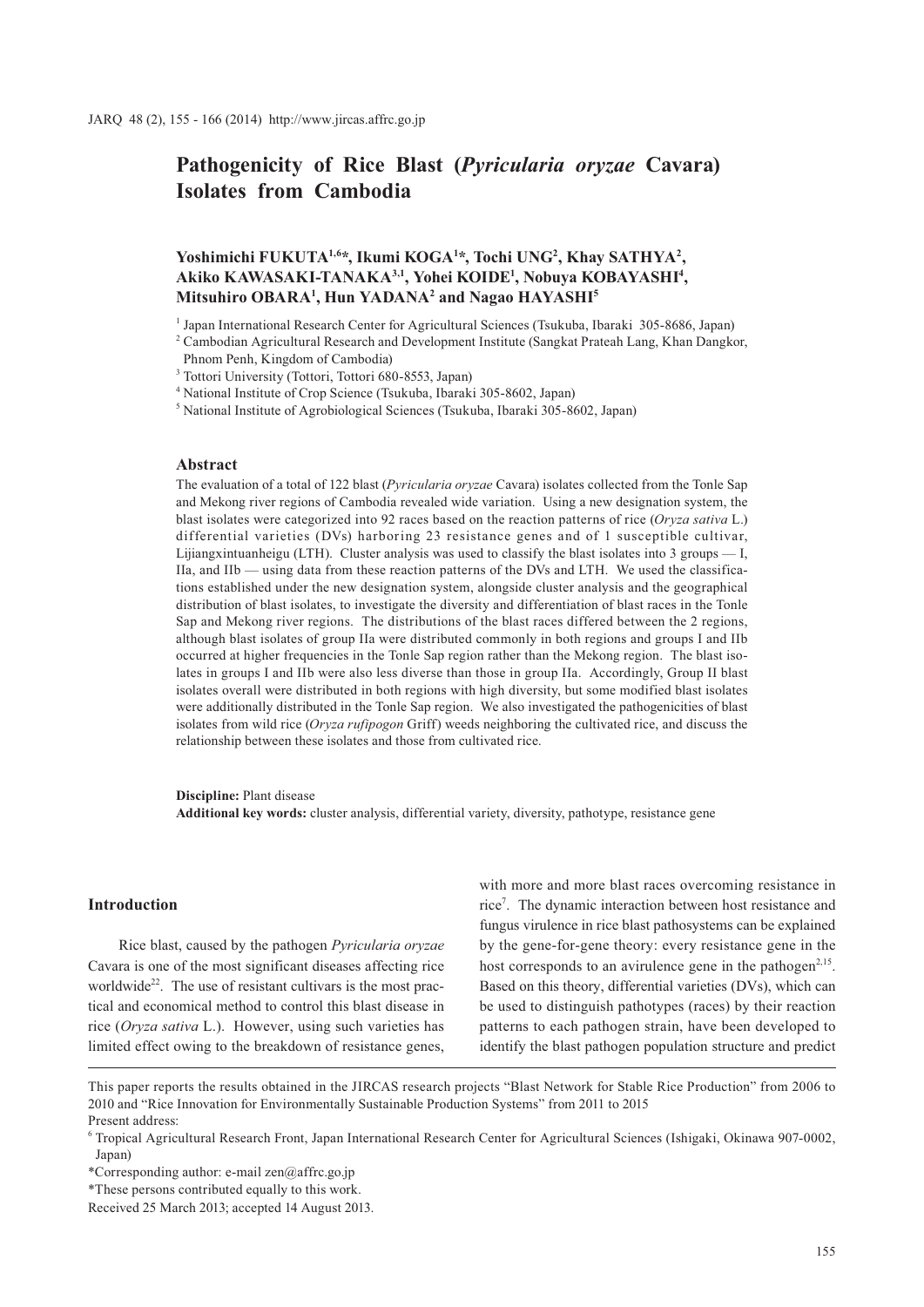the emergence of new blast races.

Using several sets of DVs, pathogenicity studies of blast isolates have been performed in China and Southeast Asia. Using 12 Japanese differential varieties (DVs) (for *Pia*, *Pik-s*, *Pii*, *Pik*, *Pik-m*, *Piz*, *Pita*, *Pita-2*, *Piz-t*, *Pik-p*, *Pib* and *Pit*) developed by Yamada et al.<sup>21</sup>, Kiyosawa<sup>8,9</sup>, and Kiyosawa et al.<sup>11</sup>, Noda et al.<sup>14</sup> identified 12 kinds of blast race among 129 isolates collected from all over the Mekong river Delta area of Vietnam. Mekwatanakarn et al.<sup>13</sup> then investigated the pathogenicities of 527 blast isolates from Thailand using, as DVs, CO 39 near-isogenic lines (NILs) for *Pi1*, *Pi1-LAC*(t), *Pi1-TTP*(t), *Piz-5*, *Pi3*, *Pi4a*, *Pi4b*(t) (*Pita*), *Pi4a-PK*T(t), *Pi4a-TTP*(t) and *Pia* and Lijiangxintuanheigu (LTH) NILs for *Pik-m*, *Pita*, *Pita-2*, *Pib*, *Pik-p* and *Pik.* They classified the isolates into 175 races. In Bhutan, 110 isolates were differentiated into 53 races based on the reactions of CO 39 NILs for *Pi4b* (*Pita*), *Pi2* (*Piz-5*), *Pi3*, *Pi4a* (*Pita*), and *Pi1* and LTH NILs for *Pita*, *Pib*, *Pita-2*, *Pik-m* and *Pik-p*19. In China, 792 isolates were classified into 344 races using LTH NILs for *Pita-2*, *Pib*, *Pik*, *Pik-m*, *Pita*, and *Pik-p* and CO 39 NILs for *Pita*, *Piz-5*, *Pi3* and *Pi1*<sup> $1$ </sup>. The pathogenicities of 119 blast isolates collected from the Philippines were characterized by Yamada et al.<sup>21</sup>, Kiyosawa<sup>8,9</sup>, and Kiyosawa et al.<sup>10</sup> using 18 Japanese DVs (for *Pia*, *Pib*, *Pii*, *Pit*, *Pita*, *Pish*, *Piz-t*, *Pi3*, *Piz-5*, *Pik*, *Pik-h*, *Pik-m*, *Pik-p*, *Pik-s*, *Pita-2*, *Piz*, *Pi1* and  $Pi20(t)$ ; the isolates were categorized into 70 races<sup>17</sup>. In these previous studies, the use of different numbers and kinds of DVs hindered comparison of the results. However, the results indicate that DVs in each study can be used to explain wide variations in pathotypes in the blast populations of Southeast Asia and China and demonstrate the differential capacities of the pathogens. However, there has been no research into blast races in Cambodia, nor has any information on blast disease or genotypes of rice varieties there been collected.

To establish a durable system to protect against blast disease, since 2006 the Japan International Research Center for Agricultural Sciences (JIRCAS) has been conducting a collaborative study, "Blast Research Network for Stable Rice Production," targeting Southeast and East Asia. This international collaborative research aims to develop a differential system that can identify the pathogenicities of blast fungi and genotypes of resistance genes in rice varieties based on the gene-for-gene theory. The differential system comprises matrix data for the reactions between DVs and standard differential blast isolates. Twenty-five monogenenic lines harboring 23 resistance genes, namely *Pish*, *Pib*, *Pit*, *Pia*, *Pii*, *Pi3*, *Pi5*(t), *Pik-s*, *Pik-m*, *Pi1*, *Pik-h*, *Pik*, *Pik-p*, *Pi7*(t), *Pi9*, *Piz*, *Piz-5*, *Piz-t*, *Pita-2*, *Pita*, *Pi12*(t), *Pi19*(t) or *Pi20*(t), were developed as a new set of international DVs by several backcrosses using the Chinese susceptible rice variety LTH<sup>20</sup>, and a set of LTH NILs carrying 11 resistance

genes (*Pib*, *Piz-5*, *Pi9*, *Pi3*, *Pia*, *Pik-s*, *Pik*, *Pik-h*, *Pi7*(t), *Pita* or *Pita-2*) developed by Telebanco-Yanoria et al.<sup>18</sup>. These DVs had the common genetic background of LTH, meaning the influence of genetic background on the appearance of blast symptoms was minimized. The targets of the DV sets and other useful materials released are major blast resistance genes, which have been used internationally as part of JIRCAS's research. These monogeneic lines and LTH NILs are being used to develop differential systems in each country through 1) pathogenicity analysis of blast isolates; 2) elucidation of blast race distribution; and 3) selection of standard differential blast isolates.

As a first step in developing a differential system for Cambodia, to clarify the distribution and differentiation of blast races we used the above-mentioned DVs to elucidate the pathogenicities of blast isolates collected from that country. Wild rice (*Oryza rufipogon* Griff) has always been conserved as a neighboring weed of cultivated rice in Cambodia, and we observed its infection with blast disease on our research trips. However, little information is available on the pathogenicity of blast races in wild rice and their interrelationships in *O. rufipogon* and *O. sativa*. We therefore investigated isolates collected from *O. rufipogon* as part of our preliminary research.

#### **Materials and Methods**

#### **1. Differential varieties**

As a set of DVs, we used 23 monogenic lines<sup>6,20</sup> carrying 21 resistance genes (IRBLsh-B for *Pish*, IRBLt-K59 for *Pit*, IRBLb-B for *Pib*, IRBLa-A for *Pia*, IRBLi-F5 for *Pii*, IRBL3-CP4 for *Pi3*, IRBL5-M for *Pi5*(t), IRBLks-F5 for *Pik-s*, IRBLkm-Ts for *Pik-m*, IRBL1-CL for *Pi1*, IRBLkp-K60 for *Pik-p*, IRBL7-M for *Pi7*(t), IRBL9-W for *Pi9*, IRBLz-Fu for *Piz*, IRBLz5-CA for *Piz-5*, IRBLzt-T for *Pizt*, IRBLta2-Re and IRBLta2-Pi for *Pita-2*, IRBL12-M for *Pi12*(t), IRBLta-K1 and IRBLta-CP1 for *Pita*, IRBl19-A for *Pi19*(t) or IRBL20-IR24 for *Pi20*(t)) and 2 NILs (IRBLkh-K3[LT] for *Pik-h* or IRBLk-K[LT] for *Pik*), using the Chinese Japonica-type susceptible variety  $LTH^{18}$  as a control, to evaluate the pathogenicities of blast isolates from Cambodia.

#### **2. Blast samples**

A total of 122 blast isolates were collected from 2 different areas of Cambodia, namely Tonle Sap (Western region; 97 blast isolates) and the Mekong river (Eastern region; 25 blast isolates), in December 2008 and March and October 2010. Of these, 112 were collected from cultivated rice (*O. sativa* L.) and 10 from wild rice (*O. rufipogon* Griff) (Table 1). Blast isolates from wild rice were collected from plants growing as weeds near cultivated rice.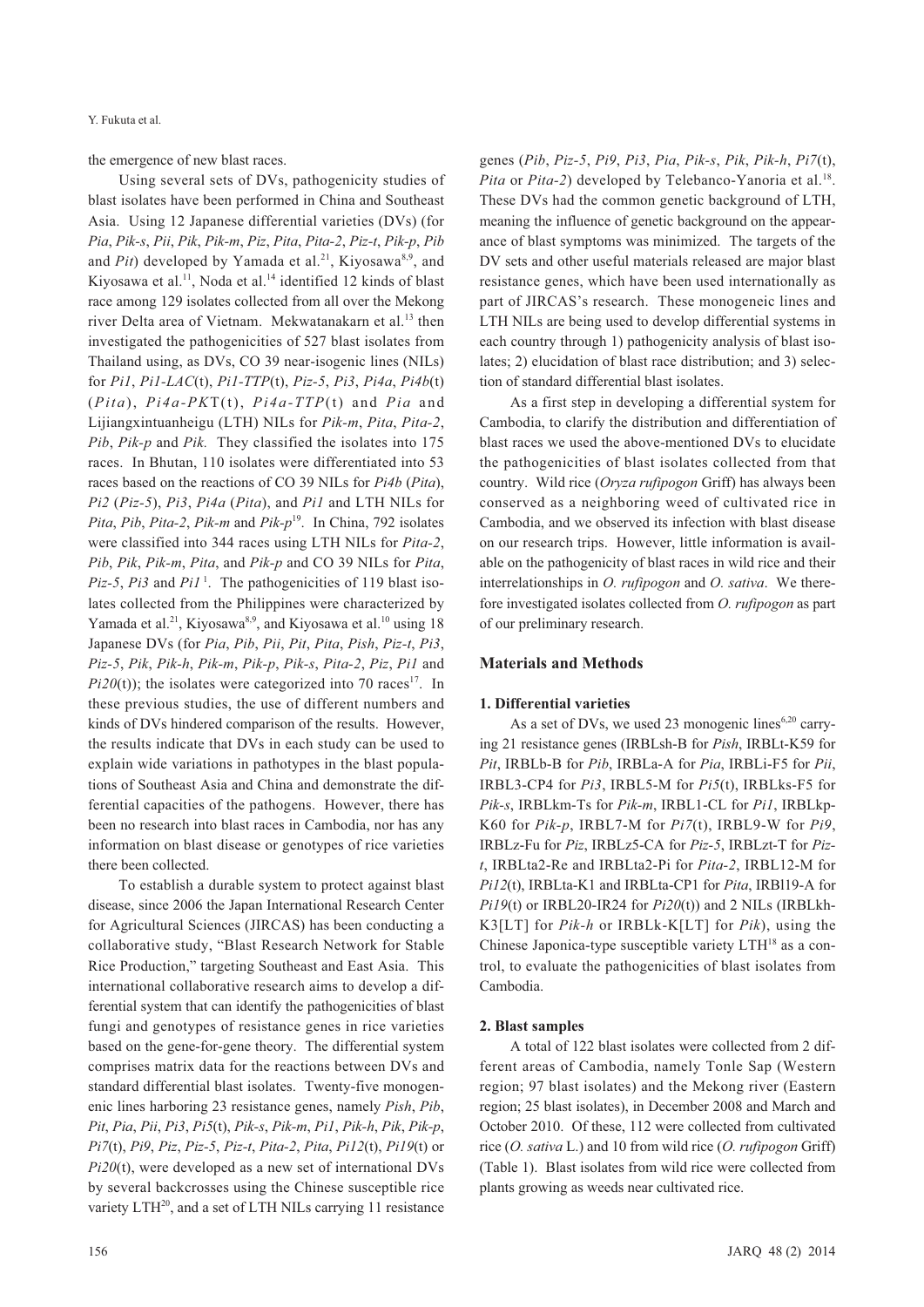#### **3. Inoculation and evaluation**

The set of 25 DVs and LTH was sown in plastic trays  $(9.3\times15.3\times2.5cm)$  with garden soil, with each tray containing 3 or 4 seeds of each variety. Two sets of DVs were prepared for pathogenicity testing, and the average scores of the 2 sets were used to indicate the degrees of infection.

Blast isolates were basically inoculated in accordance with the method of Hayashi et al.<sup>5</sup>. The spore concentration was standardized to  $1 \times 10^5$  spores/ml. DVs were inoculated approximately 19 days after sowing (at about the 4th or 5th leaf stage) by spraying 15 to 20 ml of spore suspension per tray with a fine atomizer, whereupon the degree of disease of each seedling was evaluated 7 days after inoculation. The reactions of DVs were categorized into six scoring types (0 to 5) and summarized whereby 0 to 2 was resistant (R) and 3 to 5 was susceptible (S). However, 2 DVs (IRBLsh-B for *Pish* and IRBLta2-Pi for *Pita-2*) were evaluated as 0 to 3 resistant (R) and 4 or 5 susceptible (S) and another DV, IRBL5-M for *Pi5*(t), was evaluated as 0 or 1 resistant (R) and 2 to 5 susceptible (S).

Virulent blast isolates were designated in accordance with a new international designation system by Hayashi and Fukuta<sup>4</sup> using LTH monogenic lines. The blast isolates were designated by the reaction patterns of LTH and the 25 monogenic lines targeting the 23 resistance genes. The lines were categorized into 5 groups: (U) LTH, IRBLa-A, IRBLsh-B, IRBLb-B, and IRBLt-K59 (Table 2); (i) 3 lines with the *Pii* locus on chromosome 9 (Table 3); (k) 7 lines with the *Pik* region on chromosome 11 (Table 4); (z) 4 lines with the *Piz* region on chromosome 6 (Table 5); and (ta) 7 lines with the *Pita* region on chromosome 12 (Table 6). We replaced the 2 monogenic lines used by Hayashi and Fukuta<sup>4</sup> (namely IRBLkh-K3 and IRBLk-K) with 2 LTH NILs (IRBLkh-K3[LT] and IRBLka-K[LT], respectively). Each group consisted of 1 to 3 variety units, to each of which we allocated 3 DVs (genes). We applied codes 1, 2, and 4 to the susceptible reactions of each of the 3 respective varieties to the blast isolates. Using Gilmour's method<sup>3</sup>, blast races were designated by the combined sum of the codes representing the reactions of the 3 varieties in each unit. Isolates classified this way were designated as "pathotypes" within each variety unit and as "races" using the set of all 5 pathotypes.

#### **4. Classification of blast isolates by cluster analysis**

The reaction patterns of the 25 DVs harboring the 23 kinds of resistance gene or LTH to the blast fungus were analyzed using Ward's hierarchal analysis and JMP7.0.2 software (SAS Institute Inc., Cary, NC, USA) for Windows.

The diversity of blast isolates in each cluster group was also calculated using Simpson's index method $16$ .

# **Results**

#### **1. Reaction of DVs**

We investigated the pathogenicity of a total of 122 blast isolates (112 from cultivated rice (*O. sativa* L.) and 10 from wild rice (*O. rufupugon*) using 25 DVs and LTH (Table 1).

There were high frequencies  $($ >60%) of occurrence of blast isolates virulent to 6 DVs (for *Pib*, *Pit*, *Pia*, *Piz-t*, *Pi19*(t) and *Pi20*(t)) and LTH. There were moderate frequencies (20 to 60%) of isolates virulent to 8 DVs (for *Pii*, *Pi3*, *Pi5*(t), *Pik-s*, *Piz-5*, *Pi12*(t) and *Pita* (2)). There were low frequencies (<20%) of blast isolates virulent to the remaining 11 DVs (for *Pish*, *Pik-m*, *Pi1*, *Pik-h*, *Pik*, *Pik-p*, *Pi7*(t), *Pi9*(t), *Piz* and *Pita-2* (2)) (Fig. 1). There were no blast isolates virulent to DVs for *Pik-h.* A total of 4 blast isolates (3.3%) showed avirulence to LTH, suggesting that LTH harbored 1 or more resistance genes in its genetic background. However, these genes were estimated to be of minor importance, because no blast isolates compatible with LTH have been found in  $China<sup>11</sup>$  and no major resistance genes have been identified in  $LTH<sup>20</sup>$ .

# **2. Classification of blast isolates based on DV reaction patterns**

A total of 122 blast isolates were classified into 2 major groups (I and II) and then divided into subgroups (IIa and IIb) based on the reaction patterns of the DVs and LTH (Table 1, Fig. 1). A total of 38 blast isolates (31.1%) were classified into group I, in which the frequencies of isolates virulent to 6 DVs (for *Pii*, *Pi3*, *Pi5*(t), *Pik-s*, *Pi12*(t) and *Pita*(2)) were higher, and that of isolates virulent to 1 DV (for *Pi20*(t)) was lower, than in group II.

The other 84 blast isolates (68.9%) were classified into group II, with 48 (39.3%) and 36 (29.5%) isolates categorized into subgroups IIa and IIb, respectively. The blast isolates in subgroup IIb showed higher frequencies of virulence than those of subgroup IIa against 9 DVs (for *Pib*, *Pit*, *Pia*, *Pi9*, *Piz*, *Piz-5*, *Piz-t*, *Pi19*(t) and *Pi20*(t)).

Blast isolates from cultivated rice fell into all cluster groups, but those from wild rice (*O. rufipogon* Griff) fell into only 2 groups, namely I (6 isolates) and IIa (4 isolates). Five of the blast isolates from group I were found in the Tonle Sap region, and 1 isolate from group I and 4 isolates from group IIa were found in the Mekong river region.

The 97 blast isolates from Tonle Sap were divided into 3 cluster groups, I ( $n = 36, 29.%$ ), IIa ( $n = 29, 23.8%$ ) and IIb  $(n = 32, 26.2\%)$  with similar frequencies. These frequencies differed among the 3 groups in the Mekong river region. Of the 25 blast isolates, 19 (15.6%) were categorized into group IIa; in the Mekong region there were very few isolates in the other 2 groups (Table 1, Fig. 2). Blast isolates of group IIa were distributed widely in the Tonle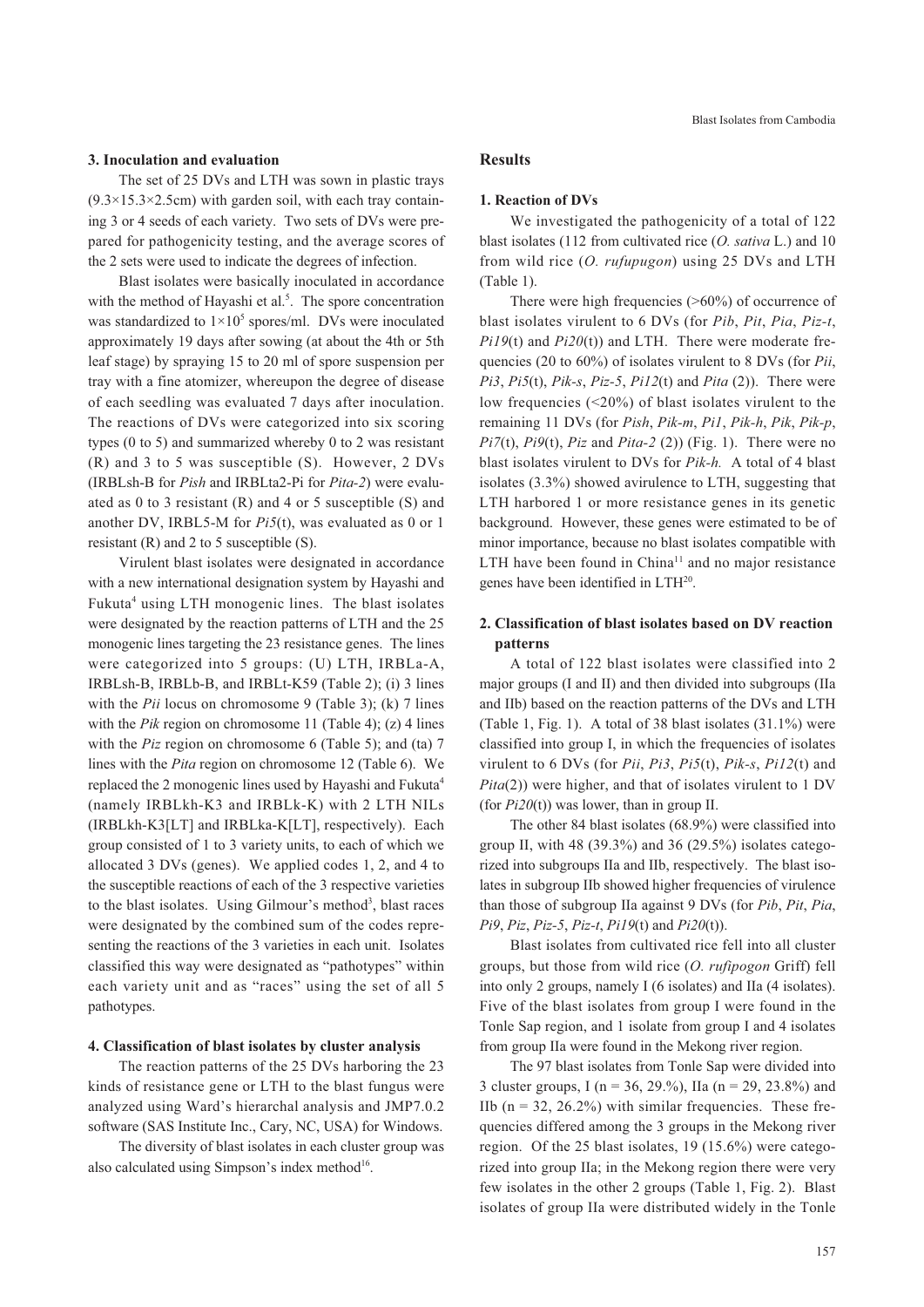| Region       | Cultivated (Cv)  |                |          | No. of blast isolates $(\% )$ |              | Total   |
|--------------|------------------|----------------|----------|-------------------------------|--------------|---------|
|              | or wild rice (W) |                |          | П                             |              |         |
|              |                  | I              | a        | $\mathbf b$                   | Sum          |         |
|              | Cv               | 31             | 29       | 32                            | 61           | 92      |
|              |                  | (25.4)         | (23.8)   | (26.2)                        | (50.0)       | (75.4)  |
|              | W                | 5              | $\Omega$ | $\theta$                      | $\mathbf{0}$ | 5       |
| Tonle Sap    |                  | (4.1)          | (0.0)    | (0.0)                         | (0.0)        | (4.1)   |
|              |                  | 36             | 29       | 32                            | 61           | 97      |
|              | <b>SUM</b>       | (29.5)         | (23.8)   | (26.2)                        | (50.0)       | (79.5)  |
|              | Cv               |                | 15       | 4                             | 19           | 20      |
|              |                  | (0.8)          | (12.3)   | (3.3)                         | (15.6)       | (16.4)  |
|              | W                |                | 4        | $\Omega$                      | 4            | 5       |
| Mekong river |                  | (0.8)          | (3.3)    | (0.0)                         | (3.3)        | (4.1)   |
|              | <b>SUM</b>       | $\overline{2}$ | 19       | $\overline{4}$                | 23           | 25      |
|              |                  | (1.6)          | (15.6)   | (3.3)                         | (18.9)       | (20.5)  |
|              | Cv               | 32             | 44       | 36                            | 80           | 112     |
| Subtotal     |                  | (26.2)         | (36.1)   | (29.5)                        | (65.6)       | (91.8)  |
|              | W                | 6              | 4        | $\Omega$                      | 4            | 10      |
|              |                  | (4.9)          | (3.3)    | (0.0)                         | (3.3)        | (8.2)   |
|              |                  | 38             | 48       | 36                            | 84           | 122     |
| Total        |                  | (31.1)         | (39.3)   | (29.5)                        | (68.9)       | (100.0) |

**Table 1. Numbers of blast isolates in each group from Cambodia**

Sampling was performed in two regions, Tonle Sap and the Mekong river, in December 2008 and March and October 2010.

The pathogenicities of a total of 122 blast isolates, including 10 from wild rice (*Oryza rufipogon*), were evaluated based on the reactions of a susceptible control (LTH) and 25 differential varieties targeting 23 resistance genes. Cluster analysis was performed using data on reaction patterns to the blast isolates.



Susceptible variety, LTH, and resistance genes in differential varieties

**Fig. 1. Frequencies of occurrence of Cambodian blast isolates virulent against differential varieties susceptible control, LTH**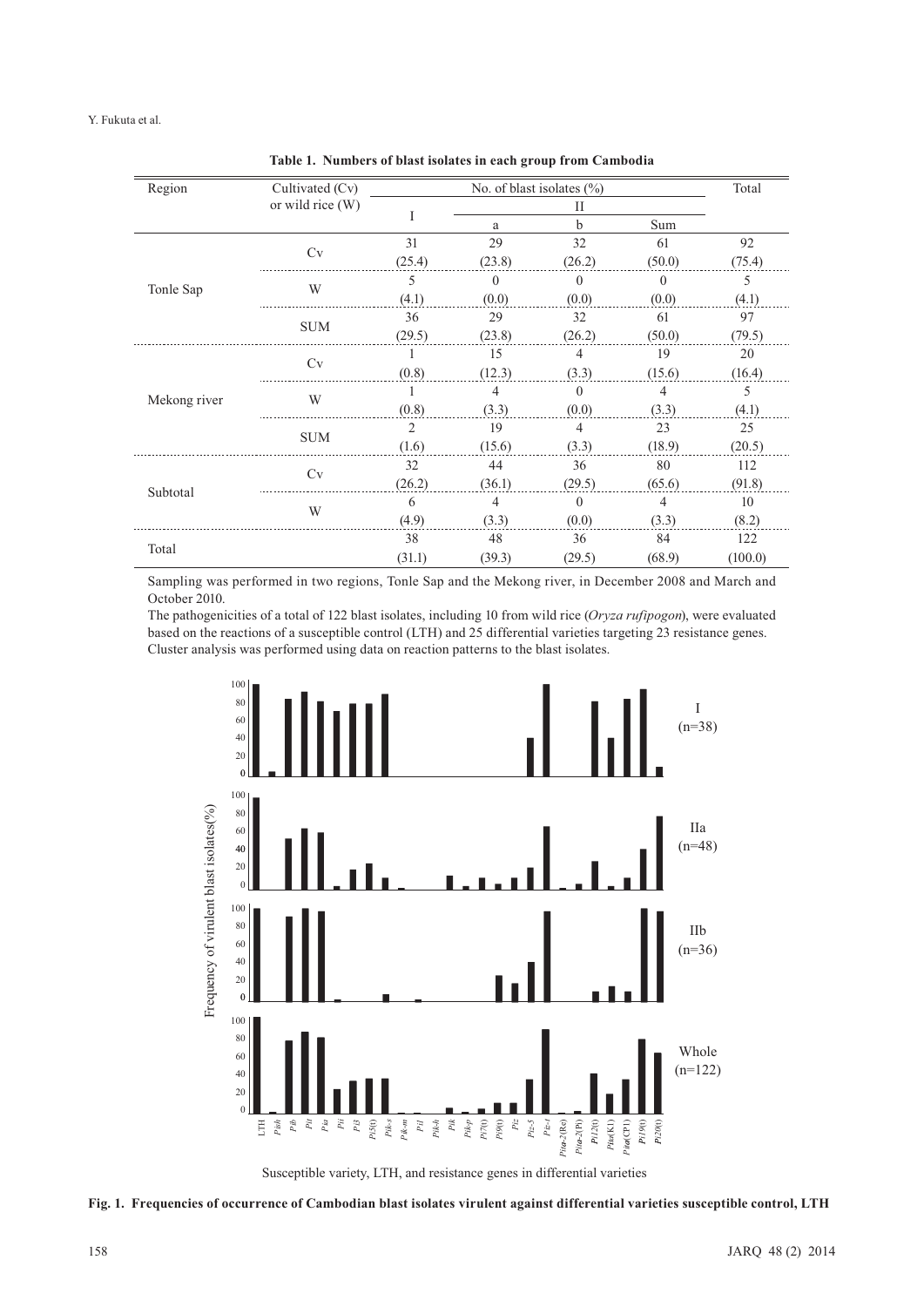Blast Isolates from Cambodia



**Fig. 2. Distribution of blast isolates classified into three groups; I , IIa and IIb, in Cambodia** : Area for sampling

Sap and Mekong river regions, whereas those of groups I and IIb were limited mainly to the Tonle Sap region and those of group I were particularly common in Siem Reap Province, to the north of Tonle Sap.

The blast isolates from wild rice were classified into groups I  $(6; 4.9\%)$  and IIa  $(4; 3.3\%)$ ; none fell into group IIb. The 6 and 4 blast isolates of groups I and II were sampled in the provinces of Siem Reap and Stung Treng, and Ban Lung and Stung Treng, respectively, all of which were in northern Cambodia (data not shown).

# **3. Pathotypes of blast isolates, based on DV reactions in the 5 variety groups**

(1) LTH and 4 DVs (for *Pish*, *Pib*, *Pit* and *Pia*) in group U

Among the 122 blast isolates, we found a total of 13 pathotypes (U00, U01, U03, U21, U23, U40, U41, U42, U43, U53, U61, U63 and U73) against LTH and 4 DVs (for *Pish*, *Pib*, *Pit* and *Pia*) in variety group U (Table 2). (Resistant (R) and susceptible (S) reactions are categorized as incompatible  $(-)$  and compatible  $(+)$ , respectively, in the tables.) A total of 65 blast isolates (53.3%) were categorized into pathotype U63, which was common in the 3 cluster groups, I, IIa and IIb. U43 and U61 included 13 and 12 blast isolates, respectively, and were found in all cluster groups. Each of the other pathotypes included fewer than 8 isolates (Table 2).

There were no significant differences in the numbers of blast isolates in the 13 pathotypes among the three cluster groups, but the kinds and numbers of pathotypes varied among the groups. There were 7, 11 and 3 pathotypes in groups I, IIa and IIb, respectively. The overall diversity and those of the 3 cluster groups by Simpson's index (Simpson, 1949) were 0.69, 0.62, 0.88 and 0.20, respectively.

(2) Three DVs (for *Pii*, *Pi3* and *Pi5*(t)) in group i

A total of 7 pathotypes (i0, i1, i2, i3, i4, i6 and i7) were found against variety group i. Pathotype i0 was dominant and included 69 blast isolates (56.6%). The second most common was pathotype i7, which included 23 blast isolates (18.9%). The other 5 pathotypes each had fewer than 12 blast isolates (<10%) (Table 3).

Among the 69 blast isolates of pathotype i0, 66 (54.1%) were classified into cluster group II and only 3 fell into group I. In contrast, all 23 blast isolates (18.9%) of pathotype i7 were found in group I, and none were contained in group II. Pathotypes i0 and i7 were thus differentiated by their respective occurrences in groups II and I.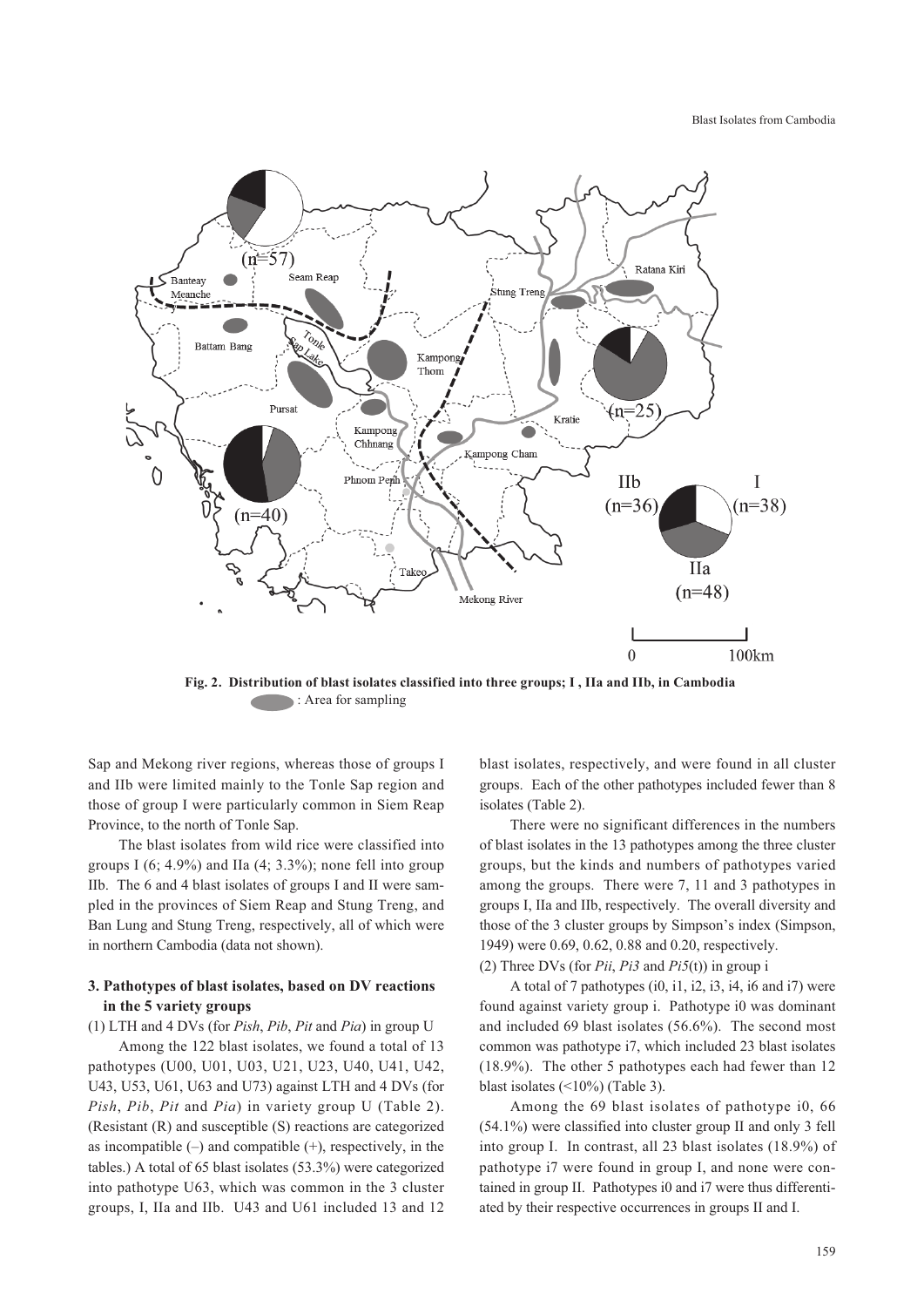#### Y. Fukuta et al.

|               |                 |          |                 |                 |                 |          |          |                |              |              | Number of blast isolates $(\% )$ |                 |        |        |          |         |                    |
|---------------|-----------------|----------|-----------------|-----------------|-----------------|----------|----------|----------------|--------------|--------------|----------------------------------|-----------------|--------|--------|----------|---------|--------------------|
|               | Cluster group   |          |                 |                 |                 |          |          |                |              | Pathotypes   |                                  |                 |        |        |          |         |                    |
|               | Resistance gene |          | U <sub>00</sub> | U <sub>01</sub> | U <sub>03</sub> | U21      | U23      | U40            | U41          | U42          | U43                              | U <sub>53</sub> | U61    | U63    | U73      |         |                    |
| 6f            |                 | Pish LTH |                 | $-+$            | $- +$           | $- +$    | - +      |                | - +          |              | $- +$                            | $++$            | - +    | $- +$  | $++$     |         | Index of diversity |
| Reaction<br>Σ | Pib             | Pia      |                 |                 | $- +$           |          | $++$     |                |              | - +          | $- +$                            | - +             | $^{+}$ | $++$   | $++$     | Total   |                    |
|               | Pit             |          |                 |                 |                 |          |          | $^{+}$         | $^{+}$       | $^{+}$       | $^{+}$                           | $^{+}$          | $^{+}$ | $^{+}$ | $+$      |         |                    |
|               | I               |          | $\theta$        | $\theta$        | $\theta$        |          | 2        | $\overline{0}$ | $\theta$     | $\mathbf{0}$ | 5                                |                 | 6      | 22     |          | 38      | 0.62               |
|               |                 |          | (0.0)           | (0.0)           | (0.0)           | (0.8)    | (1.6)    | (0.0)          | (0.0)        | (0.0)        | (4.1                             | (0.8)           | (4.9)  | (18.0) | (0.8)    | (31.1)  |                    |
|               |                 | a        | $\overline{2}$  | 4               | 5               | 3        | 5        |                | 6            |              | 5                                | $\theta$        | 5      | 11     | $\theta$ | 48      | 0.88               |
| $\mathbf{I}$  |                 |          | (1.6)           | (3.3)           | (4.1)           | (2.5)    | (4.1)    | (0.8)          | (4.9)        | (0.8)        | (4.1)                            | (0.0)           | (4.1)  | (9.0)  | (0.0)    | (39.3)  |                    |
|               |                 | b        | $\theta$        | $\Omega$        | $\theta$        | $\Omega$ | $\Omega$ | $\mathbf{0}$   | $\mathbf{0}$ | $\theta$     | 3                                | $\theta$        |        | 32     | $\theta$ | 36      | 0.20               |
|               |                 |          | (0.0)           | (0.0)           | (0.0)           | (0.0)    | (0.0)    | (0.0)          | (0.0)        | (0.0)        | (2.5)                            | (0.0)           | (0.8)  | (26.2) | (0.0)    | (29.5)  |                    |
|               | Sum             |          | 2               | 4               | 5               | 3        | 5        |                | 6            | -1           | 8                                | $\Omega$        | 6      | 43     | $\theta$ | 84      | 0.71               |
|               |                 |          | (1.6)           | (3.3)           | (4.1)           | (2.5)    | (4.1)    | (0.8)          | (4.9)        | 0.8          | (6.6)                            | (0.0)           | (4.9)  | (35.2) | (0.0)    | (68.9)  |                    |
|               | Total           |          | $\overline{2}$  | 4               | 5               | 4        | 7        |                | 6            |              | 13                               |                 | 12     | 65     |          | 122     | 0.69               |
|               |                 |          | (1.6)           | (3.3)           | (4.1)           | (3.3)    | (5.7)    | (0.8)          | (4.9)        | (0.8)        | (10.7)                           | (0.8)           | (9.8)  | (53.3) | (0.8)    | (100.0) |                    |

| Table 2. Numbers of blast isolates in pathotypes against the differential variety group U, corresponding to LTH and the |
|-------------------------------------------------------------------------------------------------------------------------|
| resistance genes Pish, Pib, Pit and Pia, and the degrees of diversity in cluster groups                                 |

Each pathotype was categorized in accordance with the method of Hayashi et al. (2009).

– : incompatibility reaction, + : compatibility reaction.

Indexes of diversity were calculated using the method of Simpson (1949).

|                   | ciustel groups  |        |                |                |                                  |                |          |          |         |                    |
|-------------------|-----------------|--------|----------------|----------------|----------------------------------|----------------|----------|----------|---------|--------------------|
|                   |                 |        |                |                | Number of blast isolates $(\% )$ |                |          |          |         |                    |
| Cluster group     |                 |        |                |                | Pathotypes                       |                |          |          |         |                    |
|                   | Resistance gene | i0     | i1             | i2             | i3                               | i4             | i6       | i7       |         |                    |
|                   | Pii             |        | $^{+}$         |                | $^{+}$                           |                |          | $^{+}$   | Total   |                    |
| Reaction of<br>ΣŇ | Pi3             |        |                | $^{+}$         | $^{+}$                           |                | $^{+}$   | $^{+}$   |         | Index of diversity |
|                   | Pi5(t)          |        |                |                |                                  | $^{+}$         | $^{+}$   | $^{+}$   |         |                    |
|                   | I               | 3      |                |                | 3                                | $\overline{4}$ | 3        | 23       | 38      | 0.60               |
|                   |                 | (2.5)  | (0.8)          | (0.8)          | (2.5)                            | (3.3)          | (2.5)    | (18.9)   | (31.1)  |                    |
|                   |                 | 31     | $\overline{2}$ | $\overline{2}$ | $\theta$                         | 5              | 8        | $\theta$ | 48      |                    |
|                   | IIa             | (25.4) | (1.6)          | (1.6)          | (0.0)                            | (4.1)          | (6.6)    | (0.0)    | (39.3)  | 0.54               |
|                   |                 | 35     |                |                | $\Omega$                         | $\Omega$       | $\Omega$ | $\Omega$ | 36      |                    |
|                   | IIb             | (28.7) | (0.8)          | (0.8)          | (0.0)                            | (0.0)          | (0.0)    | (0.0)    | (29.5)  | 0.05               |
|                   |                 | 66     | 3              | $\overline{2}$ | $\Omega$                         | 5              | 8        | $\Omega$ | 84      |                    |
|                   | Sum             | (54.1) | (2.5)          | (1.6)          | (0.0)                            | (4.1)          | (6.6)    | (0.0)    | (68.9)  | 0.37               |
|                   |                 | 69     | 4              | 3              | 3                                | 9              | 11       | 23       | 122     |                    |
|                   | Total           | (56.6) | (3.3)          | (2.5)          | (2.5)                            | (7.4)          | (9.0)    | (18.9)   | (100.0) | 0.63               |

**Table 3. Numbers of blast isolates in pathotypes against differential variety group i, corresponding to resistance genes** *Pii***,** *Pi3* **and** *Pi5***(t), and the degrees of diversity in cluster groups**

Each pathotype was categorized in accordance with the method of Hayashi et al. (2009).

– : incompatibility reaction, + : compatibility reaction.

Indexes of diversity were calculated using the method of Simpson (1949).

There were 7, 5 and 3 pathotypes in groups I, IIa and IIb, respectively. The overall diversity and those of the 3 cluster groups I, IIa, and IIb were 0.63, 0.60, 0.54 and 0.05, respectively. The diversities therefore did not differ greatly between groups I and IIa, but that of group IIb was much

lower.

(3) Seven DVs (for *Pik-s*, *Pik-m*, *Pi1*, *Pik-h*, *Pik*, *Pik-p* and *Pi7*(t)) in group k

A total of 8 pathotypes (k000, k001, k002, k004, k005, k020, k100 and k110) were found against variety group k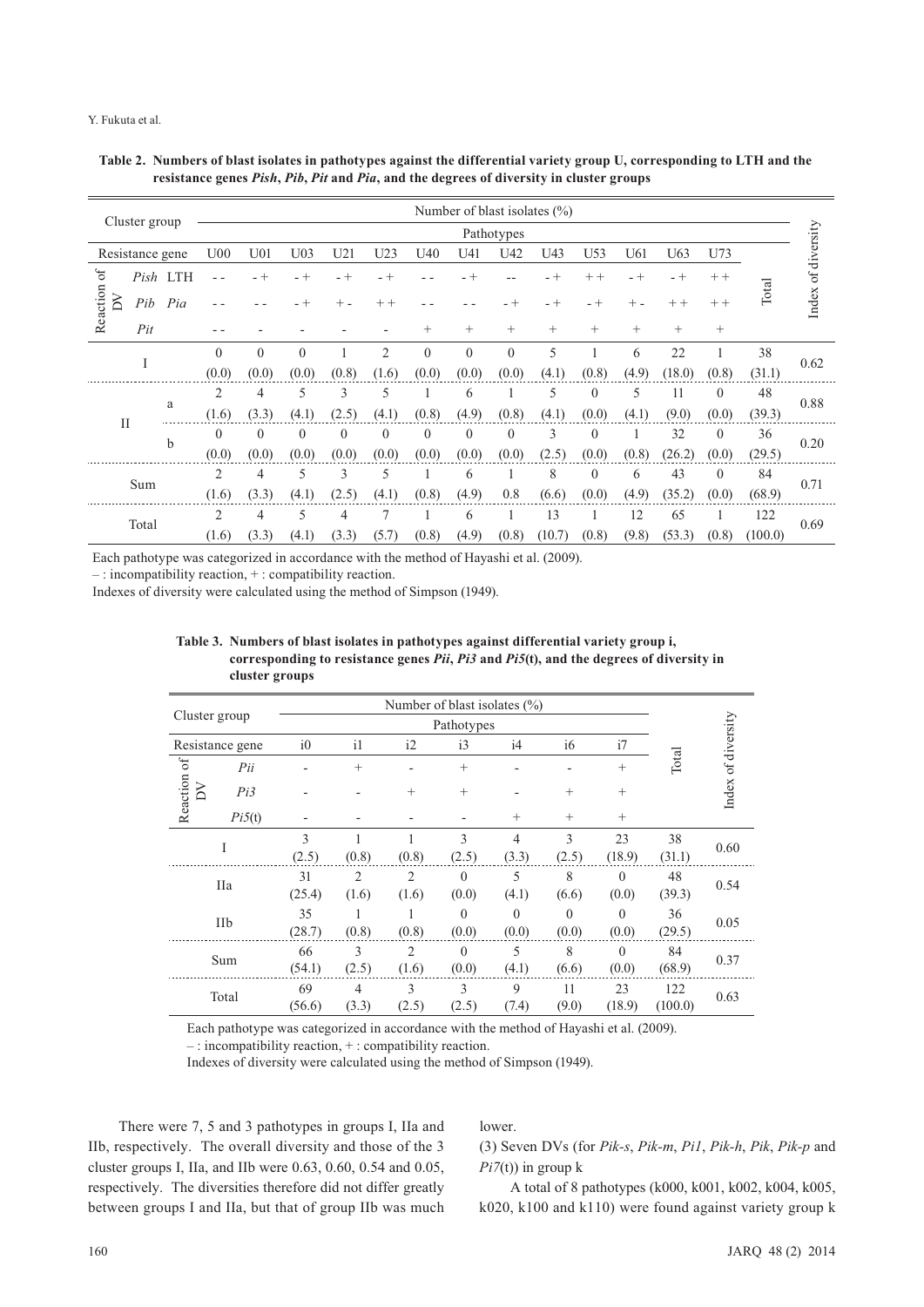|          |         |                 |         |        |                |                | Number of blast isolates $(\% )$ |            |                |        |          |         |                    |
|----------|---------|-----------------|---------|--------|----------------|----------------|----------------------------------|------------|----------------|--------|----------|---------|--------------------|
|          |         | Cluster group   |         |        |                |                |                                  | Pathotypes |                |        |          |         | Index of diversity |
| $\sigma$ |         | Resistance gene |         | k000   | k001           | k002           | k004                             | k005       | k020           | k100   | k110     | Total   |                    |
| δ        | $Pik-s$ | $Pik-m$         | Pik     |        | - - +          |                |                                  | - - +      |                |        | $++-$    |         |                    |
| Reaction |         | Pil             | $Pik-p$ | -      |                | $- +$          |                                  |            | $+$ -          |        |          |         |                    |
|          |         | $Pik-h$         | Pi7(t)  |        |                |                | $- +$                            | - +        |                |        |          |         |                    |
|          |         | I               |         | 4      | $\theta$       | $\Omega$       | $\Omega$                         | $\theta$   | $\theta$       | 34     | $\theta$ | 38      | 0.19               |
|          |         |                 |         | (3.3)  | (0.0)          | (0.0)          | (0.0)                            | (0.0)      | (0.0)          | (27.9) | (0.0)    | (31.1)  |                    |
|          |         | IIa             |         | 32     | 2              | 2              |                                  | 5          | $\overline{0}$ | 5      |          | 48      | 0.53               |
|          |         |                 |         | (26.2) | (1.6)          | (1.6)          | (0.8)                            | (4.1)      | (0.0)          | (4.1)  | (0.8)    | (39.3)  |                    |
|          |         | IIb             |         | 32     | $\mathbf{0}$   | $\theta$       | $\theta$                         | $\theta$   | ٠              | 3      | $\theta$ | 36      | 0.20               |
|          |         |                 |         | (26.2) | (0.0)          | (0.0)          | (0.0)                            | (0.0)      | (0.8)          | (2.5)  | (0.0)    | (29.5)  |                    |
|          |         | Sum             |         | 64     | $\overline{2}$ | $\overline{2}$ |                                  | 5          |                | 8      | 1        | 84      | 0.41               |
|          |         |                 |         | (52.5) | (1.6)          | (1.6)          | (0.8)                            | (4.1)      | (0.8)          | (6.6)  | (0.8)    | (68.9)  |                    |
|          |         | Total           |         | 68     | 2              | $\overline{2}$ | J.                               | 5          | 1              | 42     | 1        | 122     | 0.57               |
|          |         |                 |         | (55.7) | (1.6)          | (1.6)          | (0.8)                            | (4.1)      | (0.8)          | (34.4) | (0.8)    | (100.0) |                    |

**Table 4. Numbers of blast isolates in pathotypes against differential variety group k, corresponding to resistance genes** *Pik-s***,** *Pik-m***,** *Pi1***,** *Pik-h***,** *Pik***,** *Pik-p* **and** *Pi7***(t), and the degrees of diversity in cluster groups**

Each pathotype was categorized in accordance with the method of Hayashi et al. (2009).

– : incompatibility reaction, + : compatibility reaction.

Indexes of diversity were calculated using the method of Simpson (1949).

(Table 4). k000 included 68 blast isolates (55.7%). Only 4 blast isolates were classified into cluster group I; the other 64 were categorized into group II. In contrast, k100 had 42 blast isolates (34.4%); 34 and 8 were categorized into groups I and II, respectively. The other 6 pathotypes each included fewer than 6 blast isolates  $(\leq 5\%)$  (Table 4). These results indicated that there were 2 dominant pathotypes, k000 and k100, and 6 minor pathotypes. The 2 dominant pathotypes could be differentiated by the differences in their distributions between cluster groups I and II — in other words, by the reaction of DVs carrying *Pik-s*.

Groups I, IIa, and IIb included 2, 7 and 3 pathotypes, respectively. The overall diversity and those of the 3 cluster groups I, IIa, and IIb were 0.57, 0.19, 0.53 and 0.20, respectively; group IIa therefore had the highest diversity. (4) Four DVs (for, *Pi9*(t), *Piz*, *Piz-5* and *Piz-t*) in group z

A total of 11 pathotypes (z00, z01, z02, z04, z05, z06, z07, z13, z14, z16 and z17) were found against variety group z. A total of 56 blast isolates (45.9%) were categorized into z04; in groups I, IIa, and IIb there were 22 (18.0%), 19 (15.6%) and 15 (12.3%) blast isolates, respectively. z04 was dominant in all groups. A total of 14 (11.5%) and 26 (21.3%) blast isolates were categorized into z00 and z06, respectively. Group I had no z00 blast isolates, while group IIa had a greater number of isolates (13; 10.7%) than group IIb  $(1; 0.8\%)$ . In z06, there were 16  $(13.1\%)$  isolates in group I and only 10 (8.2%) in group II. Each of the other 8 pathotypes contained fewer than 7 blast isolates  $(\leq 5\%)$  (Table 5). The numbers of blast isolates in the 2 pathotypes z00 and z06 therefore differed between groups I

and II.

The overall number of pathotypes and the numbers in groups I, IIa, and IIb were 11, 2, 10, and 8, respectively, and the respective diversity indexes were 0.72, 0.49, 0.75 and 0.76. Thus group I had the lowest diversity among the 3 groups, and there was little difference between groups IIa and IIb.

(5) Seven DVs (for *Pita-2*, *Pi12*(t), *Pita*, *Pi19*(t) and *Pi20*(t)) in group ta

A total of 26 pathotypes (ta000, ta001, ta002, ta003, ta013, ta013, ta020, ta021, ta022, ta023, ta031, ta033, ta113, ta201, ta400, ta401, ta402, ta403, ta412, ta420, ta421, ta422, ta423, ta431, ta602 and ta603) were found against variety group ta (Table 6). The dominant pathotype was ta003 (33 isolates; 27.0%): 7 (5.7%) and 25 (20.5%) isolates were included in groups IIa and IIb, respectively, but group I had only 1 isolate. Three pathotypes (ta000, ta002 and ta403) were found only in cluster group II, and 2 pathotypes (ta421 and ta431) occurred only in group I. Thus the virulence genes in 6 pathotypes differed between groups I and II, and the reactions of *Pita* and *Pita-2* were particularly divided according to these groups. Additionally, for pathotypes ta000 and ta002 there were several blast isolates in cluster group IIa, but none in group IIb. The number of isolates of ta003 was higher in group IIb than in group IIa. Thus the reactions of *Pi19*(t) and *Pi20*(t) differentiated groups IIa and IIb.

The numbers of pathotypes and diversity index values overall and for groups I, IIa, and IIb were 25 and 0.88, 12 and 0.77, 14 and 0.88, and 6 and 0.49, respectively. Thus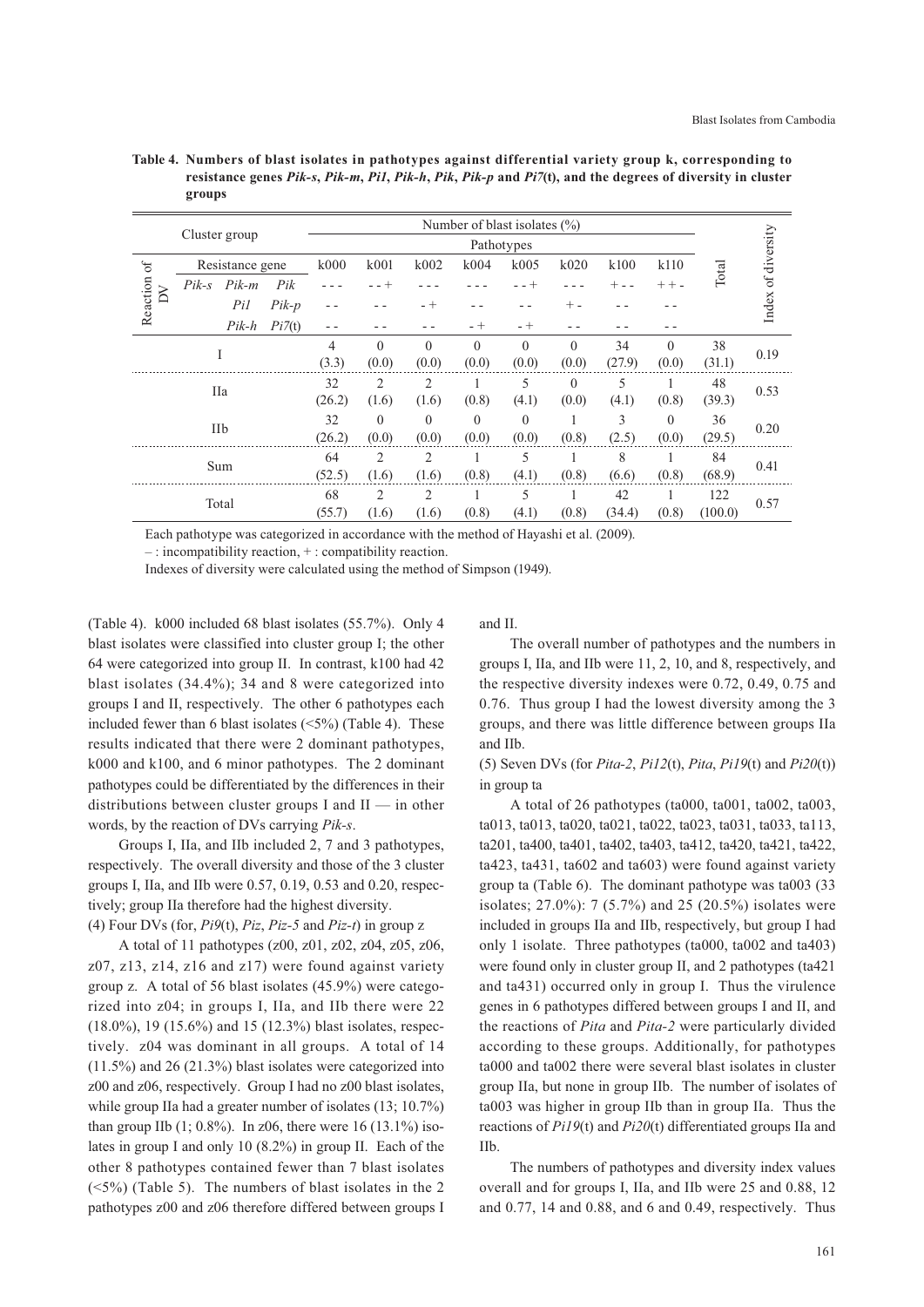#### Y. Fukuta et al.

|          |                          |                 |                          |                 |                          |                 |          | Number of blast isolates $(\% )$ |          |                          |          |          |                |         |              |
|----------|--------------------------|-----------------|--------------------------|-----------------|--------------------------|-----------------|----------|----------------------------------|----------|--------------------------|----------|----------|----------------|---------|--------------|
|          | Cluster group            |                 |                          |                 |                          |                 |          | Pathotypes                       |          |                          |          |          |                |         |              |
| $\delta$ |                          | Resistance gene | z <sub>00</sub>          | z <sub>01</sub> | z <sub>02</sub>          | z <sub>04</sub> | z05      | z06                              | z07      | z13                      | z14      | z16      | z17            | Total   | of diversity |
| $\sum$   | Pi9(t)                   | Piz             |                          | $- +$           |                          |                 | $-+$     |                                  | - +      | $++$                     | $+$      | $+$ $-$  | $++$           |         |              |
| Reaction | $\overline{a}$           | $Piz-5$         | $\overline{\phantom{0}}$ |                 | $^+$                     |                 |          | $^{+}$                           | $^{+}$   | $^{+}$                   |          | $^{+}$   | $^{+}$         |         | Index        |
|          | $\overline{\phantom{a}}$ | $Piz-t$         |                          |                 | $\overline{\phantom{a}}$ | $^{+}$          | $^{+}$   | $+$                              | $^{+}$   | $\overline{\phantom{a}}$ | $^{+}$   | $^{+}$   | $^{+}$         |         |              |
|          | T                        |                 | $\theta$                 | $\theta$        | $\mathbf{0}$             | 22              | $\theta$ | 16                               | $\theta$ | $\theta$                 | $\theta$ | $\theta$ | $\theta$       | 38      | 0.49         |
|          |                          |                 | (0.0)                    | (0.0)           | (0.0)                    | (18.0)          | (0.0)    | (13.1)                           | (0.0)    | (0.0)                    | (0.0)    | (0.0)    | (0.0)          | (31.1)  |              |
|          | IIa                      |                 | 13                       | 2               | 2                        | 19              | 2        | 6                                |          |                          |          |          | $\overline{0}$ | 48      | 0.75         |
|          |                          |                 | (10.7)                   | (1.6)           | (1.6)                    | (15.6)          | (1.6)    | (4.9)                            | (0.8)    | (0.8)                    | (0.8)    | (0.8)    | (0.0)          | (39.3)  |              |
|          | <b>IIb</b>               |                 |                          | $\theta$        | $\theta$                 | 15              |          | 4                                | 5        | $\theta$                 | 4        | 5        |                | 36      | 0.76         |
|          |                          |                 | (0.8)                    | (0.0)           | (0.0)                    | (12.3)          | (0.8)    | (3.3)                            | (4.1)    | (0.0)                    | (3.3)    | (4.1)    | (0.8)          | (29.5)  |              |
|          | Sum                      |                 | 14                       | $\overline{c}$  | 2                        | 34              | 3        | 10                               | 6        |                          | 5        | 6        |                | 84      | 0.78         |
|          |                          |                 | (11.5)                   | (1.6)           | (1.6)                    | (27.9)          | (2.5)    | (8.2)                            | (4.9)    | (0.8)                    | (4.1)    | (4.9)    | (0.8)          | (68.9)  |              |
|          | Total                    |                 | 14                       | 2               | 2                        | 56              | 3        | 26                               | 6        |                          | 5        | 6        |                | 122     | 0.72         |
|          |                          |                 | (11.5)                   | (1.6)           | (1.6)                    | (45.9)          | (2.5)    | (21.3)                           | (4.9)    | (0.8)                    | (4.1)    | (4.9)    | (0.8)          | (100.0) |              |

| Table 5. Numbers of blast isolates in pathotypes against differential variety group z, corresponding to resistance genes |
|--------------------------------------------------------------------------------------------------------------------------|
| $Pi9(t)$ , $Piz$ , $Piz$ -5 and $Piz$ -t, and the degrees of diversity in cluster groups                                 |

Each pathotype was categorized in accordance with the method of Hayashi et al. (2009).

– : incompatibility reaction, + : compatibility reaction.

Indexes of diversity were calculated using the method of Simpson (1949).

# **Table 6. Numbers of blast isolates in pathotypes against differential variety group ta, corresponding to resistance genes** *Pita-2***,** *Pi12***(t),** *Pita***,** *Pi19***(t) and** *Pi20***(t), and the degrees of diversity in cluster groups**

|          |                       |          |          |          |        |          |          |            | Number of blast isolates (%) |          |          |                |             |              |              |
|----------|-----------------------|----------|----------|----------|--------|----------|----------|------------|------------------------------|----------|----------|----------------|-------------|--------------|--------------|
|          | Cluster group         |          |          |          |        |          |          | Pathotypes |                              |          |          |                |             |              |              |
| $\sigma$ | Resistance gene       | ta000    | ta001    | ta002    | ta003  | ta013    | ta020    | ta021      | ta022                        | ta023    | ta031    | ta033          | $t$ all $3$ | ta201        | ta400        |
| $\geq$   | Pita-2 Pita Pi19(t)   |          |          |          |        |          |          |            |                              |          |          | $- +$          | $+ +$       |              |              |
| Reaction | Pita-2 Pita $Pi20(t)$ |          |          |          |        |          |          |            |                              |          |          |                |             |              |              |
|          | PiI2(t)               |          |          |          |        |          |          |            |                              |          |          |                |             |              | $^+$         |
|          |                       | $\Omega$ |          | $\theta$ |        | $\Omega$ | $\theta$ | 1          | $\theta$                     |          | 2        |                | $\theta$    | $\theta$     |              |
|          |                       | (0.0)    | (0.8)    | (0.0)    | (0.8)  | (0.0)    | (0.0)    | (0.8)      | (0.0)                        | (0.8)    | (1.6)    | (0.8)          | (0.0)       | (0.0)        | (0.8)        |
|          |                       | 8        | 3        | 10       | 7      | $\theta$ |          | $\theta$   | 4                            | $\theta$ | $\Omega$ | $\theta$       |             | 1            | $\mathbf{0}$ |
|          | a                     | (6.6)    | (2.5)    | (8.2)    | (5.7)  | (0.0)    | (0.8)    | (0.0)      | (3.3)                        | (0.0)    | (0.0)    | (0.0)          | (0.8)       | (0.8)        | (0.0)        |
| $\rm II$ |                       | $\Omega$ | $\Omega$ | $\theta$ | 25     | 3        | $\theta$ | $\theta$   | $\theta$                     |          |          | $\overline{c}$ | $\theta$    | $\mathbf{0}$ | $\mathbf{0}$ |
|          | b                     | (0.0)    | (0.0)    | (0.0)    | (20.5) | (2.5)    | (0.0)    | (0.0)      | (0.0)                        | (0.8)    | (0.8)    | (1.6)          | (0.8)       | (0.0)        | (0.0)        |
|          |                       | 8        | 3        | 10       | 32     | 3        |          | $\theta$   | 4                            |          |          | $\overline{c}$ |             |              | $\theta$     |
|          | Sum                   | (6.6)    | (2.5)    | (8.2)    | (26.2) | (2.5)    | (0.8)    | (0.0)      | (3.3)                        | (0.8)    | (0.8)    | (1.6)          | (0.8)       | (0.8)        | (0.0)        |
|          | Total                 | 8        | 4        | 10       | 33     | 3        |          |            | 4                            | 2        | 3        | 3              |             |              |              |
|          |                       | (6.6)    | (3.3)    | (8.2)    | (27.0) | (2.5)    | (0.8)    | (0.8)      | (3.3)                        | (1.6)    | (2.5)    | (2.5)          | (0.8)       | (0.8)        | (0.8)        |

the diversity in group IIb was the lowest, and those in the other groups did not differ greatly.

Based on the method proposed by Hayashi and Fukuta<sup>4</sup>, we characterized 122 blast isolates based on the pathotypes in 5 variety groups. We found 13, 7, 8, 11 and 25 pathotypes in variety groups U, i, k, z and ta, respectively. Fourteen pathotypes (U63, i0, i7, k000, k100, z00, z04, z06, ta000, ta002, ta003, ta403, ta421 and ta431) had high frequencies and were considered dominant. Of these, 12 (i0, i7, k000, k100, z00, z06, ta000, ta002, ta003, ta403, ta421 and ta431) differed markedly in frequency between cluster groups I and II, while 4 (z00, ta000, ta002 and ta003) differed between subgroups IIa and IIb.

Examination of the numbers of pathotypes and the diversity indexes revealed that cluster group IIa always had the highest values, except when comparing the diversity index value against that of group I in variety group i. The diversity index values of group IIb were always the lowest among the 3 groups, except in the case of group z in comparison with group IIa.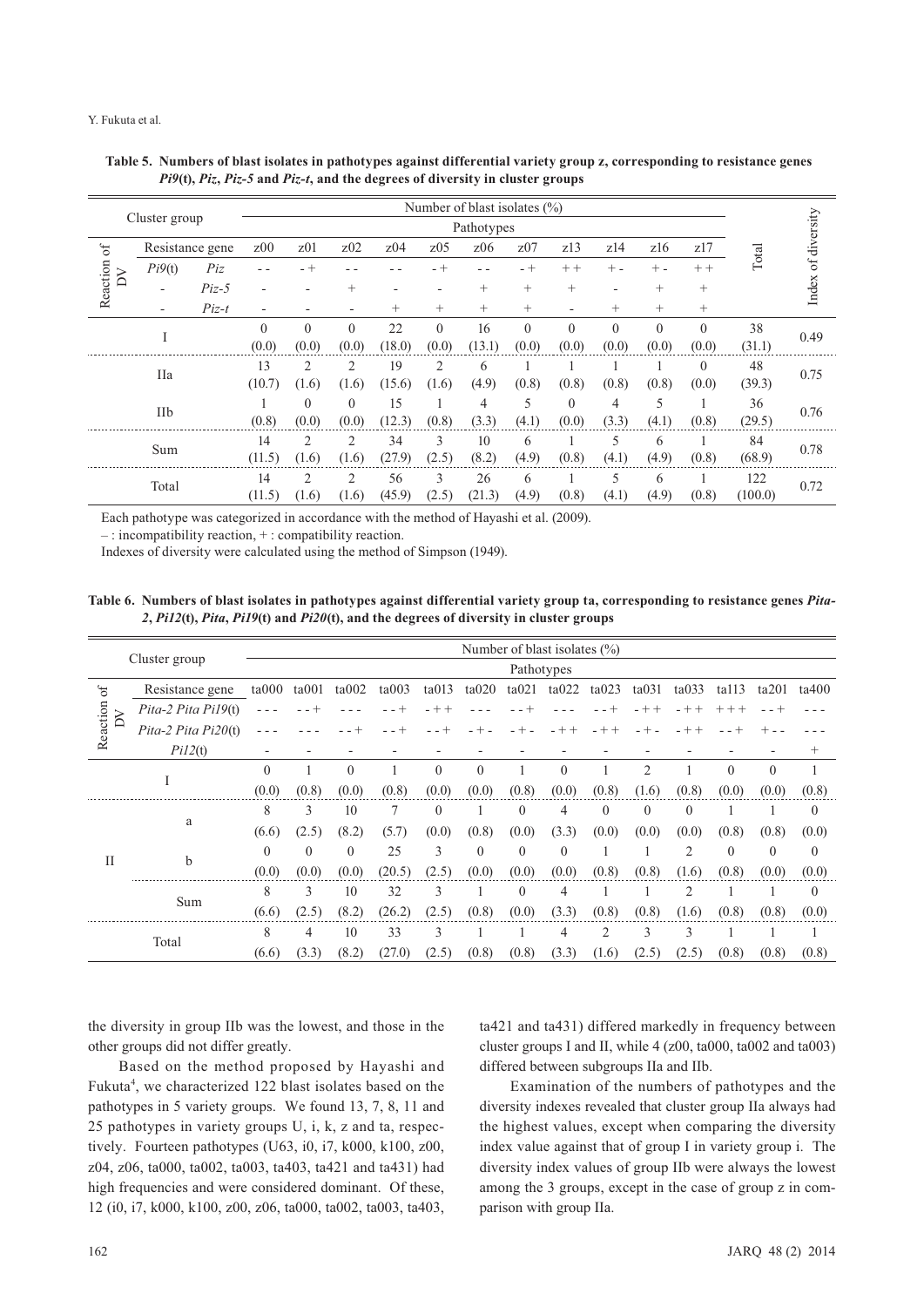|                |                       |          |          |                |          | Number of blast isolates (%) |            |          |              |              |              |          |         |              |
|----------------|-----------------------|----------|----------|----------------|----------|------------------------------|------------|----------|--------------|--------------|--------------|----------|---------|--------------|
| Cluster group  |                       |          |          |                |          |                              | Pathotypes |          |              |              |              |          |         | of diversity |
| $\mathfrak{h}$ | Resistance genes      | ta401    | ta402    | ta403          | ta412    | ta420                        | ta421      | ta422    | ta423        | ta431        | ta602        | ta603    | Total   |              |
| $\geq$         | Pita-2 Pita Pi19(t)   |          |          |                |          |                              |            |          |              | $+ +$        |              |          |         |              |
| Reaction       | Pita-2 Pita $Pi20(t)$ |          |          |                |          | $^{+}$                       |            | $+ +$    | $- + +$      | $- +$        | $+ -$        | $+ - +$  |         | Index        |
|                | Pi12(t)               | $^{+}$   | $^{+}$   | $+$            | $^{+}$   | $^{+}$                       | $^{+}$     | $^{+}$   | $^{+}$       | $^{+}$       | $^{+}$       | $+$      |         |              |
|                | I                     | 3        | $\theta$ | $\overline{0}$ | $\theta$ | 1                            | 12         | $\theta$ |              | 13           | $\mathbf{0}$ | $\theta$ | 38      | 0.77         |
|                |                       | (2.5)    | (0.0)    | (0.0)          | (0.0)    | (0.8)                        | (9.8)      | (0.0)    | (0.8)        | (10.7)       | (0.0)        | (0.0)    | (31.1)  |              |
|                |                       | $\theta$ | 4        | 5              |          | $\theta$                     | $\theta$   |          | $\theta$     | $\mathbf{0}$ |              |          | 48      | 0.88         |
|                | a                     | (0.0)    | (3.3)    | (4.1)          | (0.8)    | (0.0)                        | (0.0)      | (0.8)    | (0.0)        | (0.0)        | (0.8)        | (0.8)    | (39.3)  |              |
| $\mathbf{I}$   | b                     | $\theta$ | $\theta$ | 4              | $\theta$ | $\mathbf{0}$                 | $\theta$   | $\theta$ | $\theta$     | $\mathbf{0}$ | $\mathbf{0}$ | $\theta$ | 36      | 0.49         |
|                |                       | (0.0)    | (0.0)    | (3.3)          | (0.0)    | (0.0)                        | (0.0)      | (0.0)    | (0.0)        | (0.0)        | (0.0)        | (0.0)    | (29.5)  |              |
|                | Sum                   | $\Omega$ | 4        | 9              |          | $\theta$                     | $\theta$   |          | $\mathbf{0}$ | $\mathbf{0}$ |              |          | 84      | 0.81         |
|                |                       | (0.0)    | (3.3)    | (9.7)          | (0.8)    | (0.0)                        | (0.0)      | (0.8)    | (0.0)        | (0.0)        | (0.8)        | (0.8)    | (68.9)  |              |
|                | Total                 | 3        | 4        | 13             |          |                              | 12         |          |              | 13           |              |          | 122     | 0.88         |
|                |                       | (2.5)    | (3.3)    | (9.7)          | (0.8)    | (0.8)                        | (9.8)      | (0.8)    | (0.8)        | (10.7)       | (0.8)        | (0.8)    | (100.0) |              |

**(Table 6 continued)**

Each pathotype was categorized in accordance with the method of Hayashi et al. (2009).

– : incompatibility reaction, + : compatibility reaction.

Indexes of diversity were calculated using the method of Simpson (1949).

# **Race designation**

In accordance with the methods of Hayashi and Fukuta<sup>4</sup>, the 122 blast isolates were finally categorized into 92 races based on our pathotyping analyses in the 5 variety groups (Table 7).

One blast race, U63-i7-k100-z06-ta431 (group I) was common to 8 isolates, and U63-i0-k000-z04-ta003 (group II) was common to 7 isolates. U63-i0-k000-z07-ta003 (group II) and  $U63-i0-k000-z14-ta003$  (group II) were common to 4 isolates in each. Each of the other blast races was common to only 1 to 3 blast isolates. The 10 blast isolates from wild rice were characterized into 10 different races.

# **Discussion**

We evaluated a total of 122 blast isolates from Cambodia based on the reaction patterns of 1 susceptible variety, LTH, and of DVs harboring 23 resistance genes (*Pish*, *Pib*, *Pit*, *Pia*, *Pii*, *Pi3*, *Pi5*(t), *Pik-s*, *Pik-m*, *Pi1*, *Pik-h*, *Pik*, *Pik-p*, *Pi7*(t), *Pi9*(t), *Piz*, *Piz-5*, *Piz-t*, *Pita-2*, *Pi12*(t), *Pita*, *Pi19*(t) or *Pi20*(t)). We found high frequencies of occurrence of virulent blast isolates against 6 DVs (for *Pib*, *Pit*, *Pia*, *Piz-t*, *Pi19*(t) and *Pi20*(t)) and of LTH, and low frequencies against 11 DVs (for *Pish*, *Pik-m*, *Pi1*, *Pik-h*, *Pik*, *Pik-p*, *Pi7*(t), *Pi9*(t), *Piz* and *Pita-2*(2)). These findings indicated that blast genes virulent to the resistance genes *Pib*, *Pit*, *Pia*, *Piz-t*, *Pi19*(t) and *Pi20*(t) and avirulent to the resistance genes *Pish*, *Pik-m*, *Pi1*, *Pik-h*, *Pik*, *Pik-p*, *Pi7*(t), *Pi9*(t), *Piz* and *Pita-2* in rice were distributed widely among blast fungi in Cambodia.

In accordance with the methods of Hayashi and Fukuta<sup>4</sup>, we classified the blast isolates into 92 races based on the pathotypes of the 5 variety groups. Noda et al.<sup>14</sup> identified 12 kinds of blast race among 129 isolates collected from all over the Mekong river delta of Vietnam. They used Japanese DVs carrying 12 resistance genes, *Pia*, *Pik-s*, *Pii*, *Pik*, *Pik-m*, *Piz*, *Pita*, *Pita-2*, *Piz-t*, *Pik-p*, *Pib* or *Pit*, selected by Yamada et al.<sup>21</sup>, Kiyosawa<sup>8,9</sup>, and Kiyosawa et al.<sup>10</sup>. Mekwatanakarn et al.<sup>13</sup> investigated the pathogenicities of 527 blast isolates from Thailand using CO 39 NILs carrying 9 genes (*Pi1*, *Pi1-LAC*(t), *Pi1-TTP*(t), *Piz-5*, *Pi3*, *Pi4a* and *Pi4b*(t) (*Pita*), *Pi4a-PKT*(t), *Pi4a-TTP*(t) or *Pia*) and LTH NILs carrying 6 genes (*Pik-m*, *Pita*, *Pita-2*, *Pib*, *Pik-p*, or *Pik*); the blast isolates were classified into 175 races. In Bhutan, 110 isolates were differentiated into 53 races based on the reactions of CO 39 NILs carrying *Pi4b* (*Pita*), *Pi2* (*Piz-5*), *Pi3*, *Pi4a* (*Pita*), or *Pi1* and LTH NILs carrying *Pita*, *Pib*, *Pita-2*, *Pik-m* or *Pik-p* (Thinlay et al. 2000). In China, 792 isolates were classified into 344 races using LTH NILs carrying *Pita-2*, *Pib*, *Pik*, *Pik-m*, *Pita* or *Pik-p* and CO 39 NILs carrying *Pita*, *Piz-5*, *Pi3* or *Pi13*<sup>1</sup> . The pathogenicities of 119 blast isolates collected from the Philippines were characterized using 19 DVs carrying 18 resistance genes (*Pia*, *Pib*, *Pii*, *Pit*, *Pita*, *Pish*, *Piz-t*, *Pi3*, *Piz-5*, *Pik*, *Pik-h*, *Pik-m*, *Pik-p*, *Pik-s*, *Pita-2*, *Piz*, *Pi1* or *Pi20*(t)); the isolates were categorized into  $70$  races<sup>17</sup>. Many kinds of blast races have thus been found in Bhutan<sup>19</sup>, China<sup>1</sup>, Thailand<sup>13</sup>, and the Philippines<sup>17,22</sup>, but few blast isolates were classified into each race, and no dominant blast races were found. It is difficult to compare our Cambodian data with those from these previous studies, because the numbers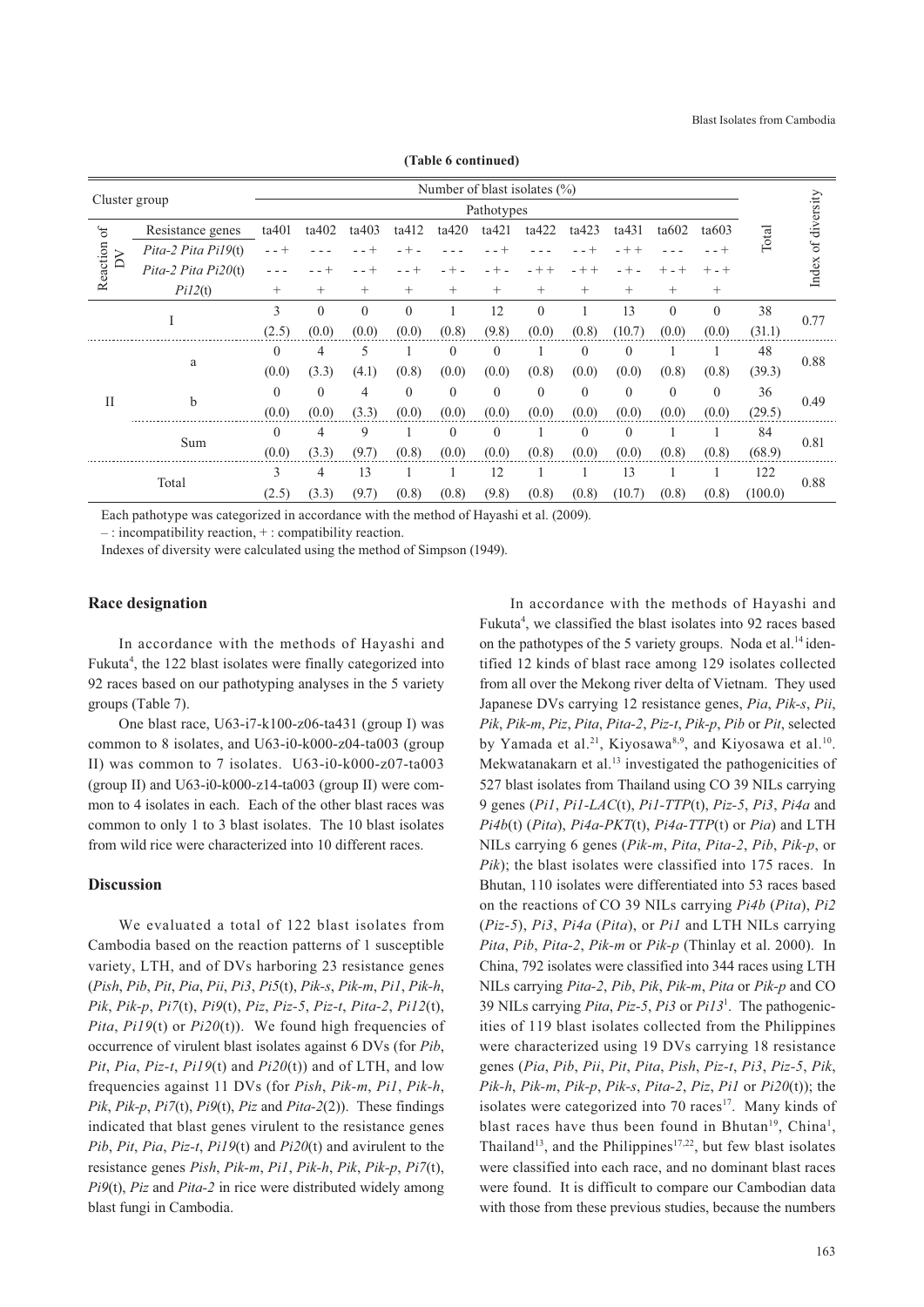| Mo. of isolate<br>Cluster group<br>bisolate of | U63-i0-k001-z05-ta403<br>$\approx$<br>Ца<br>U61-i0-k110-z04-ta403 <sup>b</sup><br>42 | U63-i0-k002-z04-ta403<br>$\overline{r}$<br>$\Box$<br>J61-i1-k000-z00-ta002<br>48 | U63-i0-k020-z07-ta003<br>52<br>U61-i2-k100-z04-ta421<br>$^{49}$ | U63-i0-k100-z00-ta003<br>73<br>J61-i4-k000-z04-ta401<br>$50\,$ | U63-i0-k100-z04-ta003<br>Ħ<br>J61-i4-k000-z04-ta423<br>51 | U63-i0-k100-z04-ta402 <sup>b</sup><br>75<br>J61-i4-k100-z04-ta401<br>52 | U63-i0-k100-z06-ta422 <sup>b</sup><br>$\frac{6}{7}$<br>$\tilde{\pm}$<br>J61-i6-k100-z04-ta421<br>53 | U63-i1-k000-z04-ta003<br>77<br>$\mathbb{H}$<br>J63-i0-k000-z04-ta002<br>54 | $U$ 63-i2-k000-z04-ta003 <sup>b</sup><br>78<br>Ê<br>$U$ 63-i0-k000-z04-ta003 <sup>b.c</sup><br>55 | U63-i3-k100-z06-ta421<br>$\mathcal{L}$<br>Ê<br>U63-i0-k000-z04-ta023<br>56 | U63-i3-k100-z06-ta431<br>80<br>Ê<br>U63-i0-k000-z04-ta403 <sup>b</sup><br>57 | U63-i4-k000-z04-ta002 <sup>b</sup><br>$\overline{81}$<br>$\Box$<br>U63-i0-k000-z06-ta000 <sup>b</sup><br>58 | U63-i4-k100-z04-ta420<br>82<br>Щb<br>J63-i0-k000-z06-ta003<br>59 | U63-i6-k100-z04-ta421<br>83<br>$\equiv$<br>U63-i0-k000-z06-ta013<br>60 | U63-i6-k100-z04-ta423 <sup>b</sup><br>84<br>Щp<br>U63-i0-k000-z06-ta033<br>$\overline{61}$ | U63-i7-k000-z06-ta031<br>85<br>Ê<br>J63-i0-k000-z07-ta003<br>62 | U63-i7-k100-z04-ta003<br>86<br>$\Box$<br>J63-i0-k000-z07-ta602 <sup>b</sup><br>63 | U63-i7-k100-z04-ta023<br>87<br>Щp<br>J63-i0-k000-z14-ta003<br>64 | $\tilde{\pm}$<br>U63-i7-k100-z04-ta421<br>88<br>Цa<br>U63-i0-k000-z14-ta403<br>65 | $\frac{1}{2}$<br>U63-i7-k100-z04-ta431<br>89<br>Ê<br>U63-i0-k000-z16-ta003<br>66 | U63-i7-k100-z06-ta421<br>$\infty$<br>Ê<br>U63-i0-k000-z16-ta013<br>67 | $\infty$<br>U63-i7-k100-z06-ta431<br>$\overline{5}$<br>Ê<br>J63-i0-k000-z16-ta033<br>68 | $\overline{\phantom{a}}$<br>U73-i7-k100-z06-ta43<br>92<br>Е<br>U63-i0-k000-z17-ta003<br>69 | 122<br>Total                   |                                                                                                                           |
|------------------------------------------------|--------------------------------------------------------------------------------------|----------------------------------------------------------------------------------|-----------------------------------------------------------------|----------------------------------------------------------------|-----------------------------------------------------------|-------------------------------------------------------------------------|-----------------------------------------------------------------------------------------------------|----------------------------------------------------------------------------|---------------------------------------------------------------------------------------------------|----------------------------------------------------------------------------|------------------------------------------------------------------------------|-------------------------------------------------------------------------------------------------------------|------------------------------------------------------------------|------------------------------------------------------------------------|--------------------------------------------------------------------------------------------|-----------------------------------------------------------------|-----------------------------------------------------------------------------------|------------------------------------------------------------------|-----------------------------------------------------------------------------------|----------------------------------------------------------------------------------|-----------------------------------------------------------------------|-----------------------------------------------------------------------------------------|--------------------------------------------------------------------------------------------|--------------------------------|---------------------------------------------------------------------------------------------------------------------------|
| Cluster group<br>bisolate of                   | $\Box$                                                                               | $\Box$                                                                           | Ца                                                              | $\Box$                                                         | $\Box$                                                    | Ê                                                                       | Ê                                                                                                   | Ца                                                                         | Цa                                                                                                | Шb                                                                         | $\Box$                                                                       |                                                                                                             |                                                                  | $\Box$                                                                 | Цa                                                                                         |                                                                 |                                                                                   |                                                                  |                                                                                   | $\Box$                                                                           | Ца                                                                    | Ê                                                                                       | $\Box$                                                                                     |                                |                                                                                                                           |
| Race                                           | $-i0-k000-z04-ta002$<br>$\overline{5}$                                               | $-i0-k000-z04-ta003$<br>$\overline{14}$                                          | $-i4-k000-z04-ta022b$<br>$\Xi$                                  | $-16 - k000 - 200 - t4000$ <sup>b</sup><br>$\overline{14}$     | 2-i0-k000-z13-ta000<br>$\vec{A}$                          | 3-i0-k000-z04-ta403<br>$\vec{A}$                                        | 3-i0-k000-z05-ta403 <sup>b</sup><br>$\Xi$                                                           | 3-i0-k000-z06-ta000<br>$\overline{A}$                                      | 3-i0-k000-z06-ta002<br>$\Xi$                                                                      | 3-i0-k000-z16-ta003<br>$\Xi$                                               | $3-i0-k000-z16-ta603b$<br>$\overline{A}$                                     | 3-i0-k100-z04-ta421<br>$\Xi$                                                                                | 3-i1-k100-z04-ta021 <sup>b</sup><br>$\Xi$                        | $3-14-k000-z04-ta022$<br>$\Xi$                                         | U43-i6-k000-z04-tal13                                                                      | $U43 - i7 - k000 - z06 - ta033$                                 | U43-i7-k100-z04-ta001                                                             | 3-i7-k100-z04-ta421<br>$\ddot{a}$                                | U53-i7-k100-z06-ta031                                                             | $U61-10-k000-204-1a003$                                                          | $-i0-k000-z04-ta022b$<br>U61                                          | $-i0-k000-z04-ta031$<br>U61                                                             | $-i0-k000-z06-ta402$<br>$\overline{5}$                                                     |                                |                                                                                                                           |
| ,<br>Ž                                         | $\overline{c}$                                                                       | 25                                                                               | 26                                                              | 27                                                             | 28                                                        | 29                                                                      | 30                                                                                                  | $\overline{31}$                                                            | 32                                                                                                | 33                                                                         | 34                                                                           | 35                                                                                                          | 36                                                               | 37                                                                     | 38                                                                                         | 39                                                              | $\overline{4}$                                                                    | $\pm$                                                            | 42                                                                                | 43                                                                               | 4                                                                     | 45                                                                                      | $\frac{4}{6}$                                                                              |                                |                                                                                                                           |
| Cluster group                                  | $\prod a$                                                                            | $\Box$                                                                           | Ца                                                              | Ца                                                             | Πа                                                        | $\Box$                                                                  | $\Box$                                                                                              | $\Box$                                                                     | Цa                                                                                                | $\prod a$                                                                  | $\Box$                                                                       | $\prod a$                                                                                                   | $\overline{\phantom{0}}$                                         | $\Box$                                                                 | Цa                                                                                         |                                                                 |                                                                                   | Ца                                                               | Цa                                                                                | $\Box$                                                                           | $\Box$                                                                | $\Box$                                                                                  | $\Box$                                                                                     |                                |                                                                                                                           |
| No. of isolate                                 |                                                                                      |                                                                                  |                                                                 |                                                                |                                                           |                                                                         |                                                                                                     |                                                                            |                                                                                                   |                                                                            |                                                                              |                                                                                                             |                                                                  |                                                                        |                                                                                            |                                                                 |                                                                                   |                                                                  |                                                                                   |                                                                                  |                                                                       |                                                                                         |                                                                                            |                                |                                                                                                                           |
| Race<br>Σò.                                    | U00-i0-k000-z00-ta000                                                                | U00-i0-k000-z00-ta001                                                            | J01-i0-k000-z00-ta001<br>3                                      | C004-00-2000-200-1200<br>4                                     | J01-i0-k002-z04-ta412<br>S                                | J01-i0-k100-z00-ta020 <sup>b</sup><br>$\circ$                           | J03-i0-k000-z04-ta003<br>$\overline{ }$                                                             | $U_{03-i2-k100-z04-ta000}$<br>${}^{\circ}$                                 | U03-i4-k001-z06-ta002<br>$\circ$                                                                  | U03-i6-k005-z02-ta002<br>$\overline{10}$                                   | U21-i0-k000-z04-ta403<br>$\Box$                                              | $U21-i0-k000-z05-ta003b$<br>$\overline{12}$                                                                 | U21-i0-k100-z04-ta400<br>$\mathbf{r}$                            | $U21-i4-k000-z00-ta201^b$<br>$\overline{4}$                            | U23-i0-k000-z01-ta001<br>$\overline{15}$                                                   | U23-i0-k100-z04-ta421<br>16                                     | U23-i3-k100-z04-ta401<br>$\overline{1}$                                           | U23-i6-k005-z00-ta002<br>$\overline{18}$                         | U23-i6-k005-z00-ta402<br>$\overline{0}$                                           | U23-i6-k005-z02-ta402<br>$\overline{c}$                                          | U40-il-k004-z01-ta000 <sup>b</sup><br>$\overline{21}$                 | U41-i0-k000-z00-ta000<br>22                                                             | U41-i0-k000-z00-ta002<br>23                                                                | <sup>a</sup> Wild rice origin. | 'Two blast isolates out of 7 were sampled in the Mekong river region.<br><sup>b</sup> Sampled in the Mekong river region. |

# Table 7. Race designation of each blast isolate in Cambodia **Table 7. Race designation of each blast isolate in Cambodia**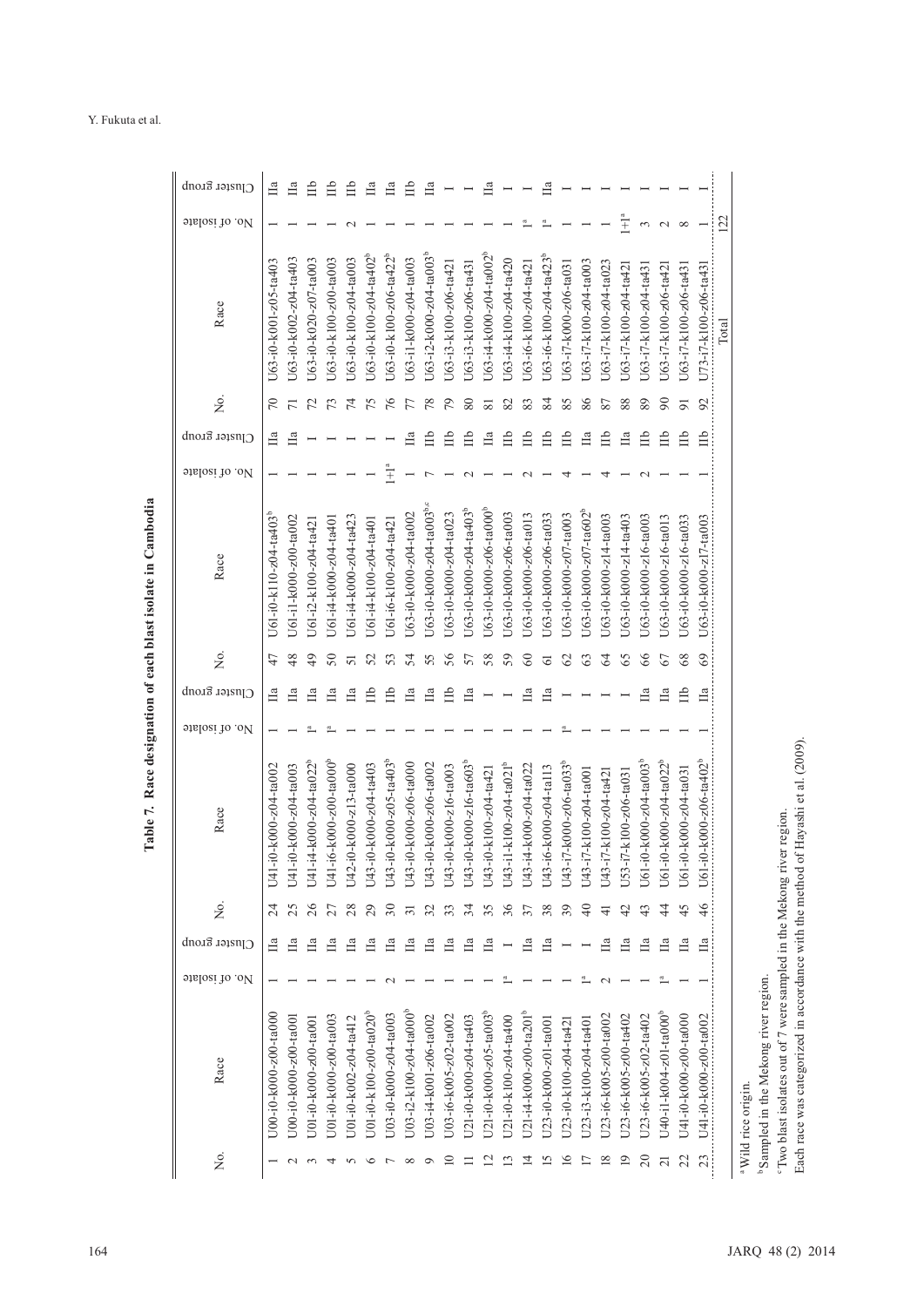and kinds of resistance genes and genetic backgrounds of the DVs used previously differed from those of monogeneic lines<sup>20</sup> and NILs<sup>18</sup>. However, as in the other reports, we found numerous races.

The blast isolates were classified into 3 cluster groups, I, IIa, and IIb, based on the reaction patterns of 25 DVs and LTH; 14 pathotypes, namely U63, i0, i7, k000, k100, z00, z04, z06, ta000, ta002, ta003, ta403, ta421 and ta431, were dominant. Of these, 2 pathotypes, U63 and z04, were found in all 3 cluster groups. Thus these 2 pathotypes, U63 and z04, were basically dominant, and 4 blast genes corresponding to the resistance genes *Pib*, *Pit*, *Pia* and *Piz-t* in rice were distributed together in Cambodia. The other 12 pathotypes, i0, i7, k000, k100, z00, z06, ta000, ta002, ta003, ta403, ta421 and ta431, occurred at different frequencies in cluster groups I and II. The blast races of group I harbored genes at high frequencies for virulence to *Pii*, *Pi3*, *Pi5*(t), *Pik-s*, *Piz-5*, *Piz-t*, *Pi12*(t) and *Pita.* In contrast, the races of group II harbored genes at high frequencies for avirulence to *Pii*, *Pi3*, *Pi5*(t), *Pik-s*, *Pi9*(t), *Piz-5* and *Piz-t* and for virulence to *Pi19*(t) and *Pi20*(t). The 3 pathotypes z00, ta002 and ta003, for avirulence genes of variety groups z and ta except for DV of *Pi19*(t), divided between subgroups IIa and IIb as additional factors. In other words, the presence or absence of the 12 pathotypes i0, i7, k000, k100, z00, z06, ta000, ta002, ta003, ta403, ta421 and ta431 plays a major role in differentiating blast races in Cambodia.

Blast isolates of groups I, IIa and IIb were distributed with similar frequencies in the Tonle Sap region, whereas group IIa was found at high frequency, and groups I and IIb at low frequency, in the Mekong river region. In terms of race, a comparison of the blast isolates in group IIa between the 2 regions revealed that the 6 found only in the Mekong river region were of pathotype k100 or k110. Thus the distributions of blast races differed between the Tonle Sap and Mekong river regions; notably, the blast isolates from the Mekong river tended to be virulent against the resistance gene *Pik-s* in variety group k. Examination of the numbers of pathotypes and diversity index values of the blast isolates indicated that cluster group IIa always had the highest values, except in the case of the diversity index values in variety group z. The numbers of pathotypes and diversity index values in group IIb were always the lowest among the 3 groups except for group z, although there was little difference in diversity index values between group IIa and IIb in group z. Among the 3 blast isolate groups, group IIa, which included genes at low frequencies for virulence to *Pib*, *Pit*, *Pia*, *Piz-5*, *Piz-t* and *Pi19*(t) and maintained a high degree of diversity, was distributed commonly in all regions. Additionally, groups I and IIb, which included several dominant pathotypes, were distributed in the Tonle Sap region.

In other words, group IIa represented the basic population of blast races in Cambodia, and groups I and IIb were modified from IIa in accordance with rice cultivation conditions in the Tonle Sap region. These unique distributions of blast races among 3 regions might occur and be attributable to differences in genotypes of blast resistance genes in rice varieties cultivated based on the gene-for-gene theory<sup>2,15</sup>. It will be necessary to clarify the genotypes of rice varieties in each region of Cambodia and the relationship between blast races and rice varieties.

A total of 10 blast isolates from wild rice (*O. rufipogon*) were collected and analyzed for pathogenicity. These blast isolates were categorized into groups I (6 isolates) and IIa (4 isolates) and were not found in group IIb. In the Tonle Sap region, the 5 blast isolates were found only in group I. In the Mekong river region, 1 isolate occurred in group I and 4 in group IIa; their distributions might correspond to the distributions of isolates on cultivated rice in this region. These results suggested that the blast races on wild rice were differentiated according to the pathotypes of those on cultivated rice. Many more samples of blast fungus are needed to clarify the distributions of the dominant blast races in detail and the relationship between those on cultivated and wild rice respectively.

Although the blast isolates used were limited, our results are a clear first step in elucidating the diversity and differentiation of blast races in Cambodia using monogeneic lines<sup>20,6</sup> and LTH NILs<sup>18</sup> as DVs, along with the designation system proposed by Hayashi and Fukuta<sup>4</sup>. This information will be used to select standard differential blast isolates and develop a differential system with increasing numbers of blast isolates. It will also facilitate detailed analyses of pathogenicity. By developing and applying this differential system, the pathogenicity of blast isolates and the genotypes of resistance genes in rice varieties will be enhanced in breeding and pathological studies, enabling a system of durable blast protection to be built up in Cambodia. Information on blast races in neighboring countries such as Vietnam, Laos, Thailand, and China will be also needed if we are to understand the distribution, differentiation, and influence of races and develop future protection systems. To enhance these studies, the development of common materials, methods, and tools, such as monogeneic lines $^{20}$ and LTH NILs $^{18}$ , along with a scoring system and designation system<sup>4,5</sup>, will be useful. An international collaborative study, "Blast Research Network for Stable Rice Production," is underway and will help clarify the diversity of blast races, distribute the differential system, and establish a system to protect against blast disease on a global scale. These Cambodian data will be evaluated and compared with international information as part of this collaborative research.